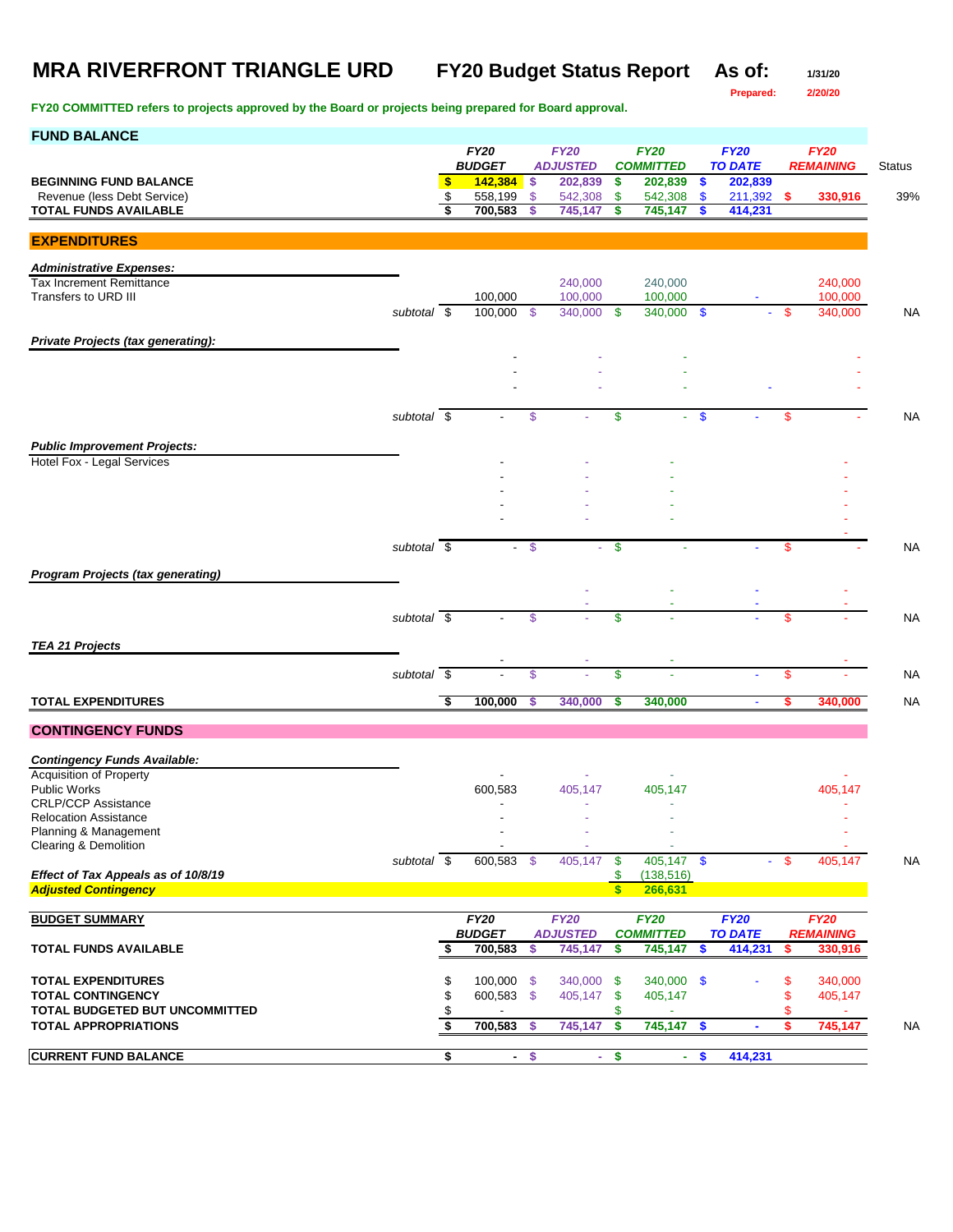# **MRA FRONT ST URD FY20 Budget Status Report As of: 1/31/20**

**Prepared: 2/20/20**

| <b>FUND BALANCE</b>                                                                                                     |    |                              |               |                                |                      |                                 |               |                               |              |                                 |               |
|-------------------------------------------------------------------------------------------------------------------------|----|------------------------------|---------------|--------------------------------|----------------------|---------------------------------|---------------|-------------------------------|--------------|---------------------------------|---------------|
|                                                                                                                         |    | <b>FY20</b><br><b>BUDGET</b> |               | <b>FY20</b><br><b>ADJUSTED</b> |                      | <b>FY20</b><br><b>COMMITTED</b> |               | <b>FY20</b><br><b>TO DATE</b> |              | <b>FY20</b><br><b>REMAINING</b> | <b>Status</b> |
| <b>BEGINNING FUND BALANCE</b>                                                                                           |    | 390,807                      | \$            | 403,273                        | \$                   | 403,273 \$                      |               | 403,273                       |              |                                 |               |
| Revenue (less Debt Service)<br><b>TOTAL FUNDS AVAILABLE</b>                                                             |    | 2,516<br>393.323             | S.<br>\$      | 718,275<br>1,121,548           | \$<br>S              | 718,275<br>1,121,548            | $\mathbf{\$}$ | 24,963<br>428,236             | s.           | 693,312                         | 3%            |
|                                                                                                                         |    |                              |               |                                |                      |                                 |               |                               |              |                                 |               |
| <b>EXPENDITURES</b>                                                                                                     |    |                              |               |                                |                      |                                 |               |                               |              |                                 |               |
| <b>Administrative Expenses:</b>                                                                                         |    |                              |               |                                |                      |                                 |               |                               |              |                                 |               |
| <b>Merchant Service Fees</b>                                                                                            |    |                              |               |                                |                      |                                 |               |                               |              |                                 |               |
| Transfers to URD III<br>subtotal $\overline{\$}$                                                                        |    | $\omega$ .                   | $\mathcal{S}$ |                                | $\mathsf{\$}$        |                                 | $\mathbf{s}$  |                               | \$           |                                 | <b>NA</b>     |
|                                                                                                                         |    |                              |               |                                |                      |                                 |               |                               |              |                                 |               |
| Private Projects (tax generating):                                                                                      |    |                              |               |                                |                      |                                 |               |                               |              |                                 |               |
| AC by Mariott Hotel - 175 Pattee St - \$1,886,105 via bond when comple<br>Levasseur Street Townhomes - 304 Levasseur St |    | 191,870                      |               | 191,870                        |                      | 191,870                         |               | 184,914                       |              | 6,956                           |               |
| Radius Gallery - 120 N Higgins Ave                                                                                      |    | 146,888                      |               | 146,888                        |                      | 146,888                         |               |                               |              | 146,888                         |               |
| Union Block Restoration - 127 East Main                                                                                 |    |                              |               | 579,858                        |                      | 579,858                         |               |                               |              | 579,858                         |               |
| Wren Hotel - 201 E Main Street - \$587,212 when available                                                               |    |                              |               |                                |                      |                                 |               |                               |              |                                 |               |
|                                                                                                                         |    |                              |               |                                |                      |                                 |               |                               |              |                                 |               |
|                                                                                                                         |    |                              |               |                                |                      |                                 |               |                               |              |                                 |               |
|                                                                                                                         |    |                              |               |                                |                      |                                 |               |                               |              |                                 |               |
| subtotal \$                                                                                                             |    | 338.758                      | -\$           | 918,616                        | \$                   | 918,616                         | -\$           | 184,914                       | \$           | 733,702                         | 20%           |
| <b>Public Improvement Projects:</b>                                                                                     |    |                              |               |                                |                      |                                 |               |                               |              |                                 |               |
| Dragon Hollow - \$50k total when available                                                                              |    |                              |               | 50,000                         |                      | 50,000                          |               | 50,000                        |              |                                 |               |
| Missoula Public Library - \$500K total; \$300K remain for FY20+; up to \$1                                              |    | 50,000                       |               | 75,000                         |                      | 75,000                          |               | 75,000                        |              |                                 |               |
| North Riverside parks & Trails Master Plan                                                                              |    |                              |               | 1,665                          |                      | 1,665                           |               | 1,665                         |              |                                 |               |
|                                                                                                                         |    |                              |               |                                |                      |                                 |               |                               |              |                                 |               |
|                                                                                                                         |    |                              |               |                                |                      |                                 |               |                               |              |                                 |               |
|                                                                                                                         |    |                              |               |                                |                      |                                 |               |                               |              |                                 |               |
| subtotal $\overline{\$}$                                                                                                |    | 50,000                       | $\mathcal{S}$ | 126,665                        | \$                   | 126,665                         |               | 126,665                       | \$           |                                 | 100%          |
|                                                                                                                         |    |                              |               |                                |                      |                                 |               |                               |              |                                 |               |
| <b>Program Projects (tax generating)</b>                                                                                |    |                              |               |                                |                      |                                 |               |                               |              |                                 |               |
|                                                                                                                         |    |                              |               |                                |                      |                                 |               |                               |              |                                 |               |
| subtotal $\overline{\$}$                                                                                                |    |                              | \$            |                                | \$                   |                                 |               |                               | \$           |                                 | <b>NA</b>     |
|                                                                                                                         |    |                              |               |                                |                      |                                 |               |                               |              |                                 |               |
| <b>MAP-21 Projects</b>                                                                                                  |    |                              |               |                                |                      |                                 |               |                               |              |                                 |               |
| subtotal \$                                                                                                             |    |                              | $\mathsf{\$}$ |                                | \$                   |                                 |               |                               | \$           |                                 | <b>NA</b>     |
|                                                                                                                         |    |                              |               |                                |                      |                                 |               |                               |              |                                 |               |
| <b>TOTAL EXPENDITURES</b>                                                                                               |    | 388,758                      |               | 1,045,281                      | S                    | 1,045,281                       |               | 311,579                       |              | 733,702                         | 30%           |
| <b>CONTINGENCY FUNDS</b>                                                                                                |    |                              |               |                                |                      |                                 |               |                               |              |                                 |               |
| <b>Contingency Funds Available:</b>                                                                                     |    |                              |               |                                |                      |                                 |               |                               |              |                                 |               |
| <b>Acquisition of Property</b>                                                                                          |    |                              |               |                                |                      |                                 |               |                               |              |                                 |               |
| <b>Public Works</b>                                                                                                     |    | 4,565                        |               | 76,267                         |                      | 76,267                          |               |                               |              | 76,267                          |               |
| <b>CRLP/CCP Assistance</b>                                                                                              |    |                              |               |                                |                      |                                 |               |                               |              |                                 |               |
| <b>Relocation Assistance</b>                                                                                            |    |                              |               |                                |                      |                                 |               |                               |              |                                 |               |
| Planning & Management<br>Clearing & Demolition                                                                          |    |                              |               |                                |                      |                                 |               |                               |              |                                 |               |
| subtotal \$                                                                                                             |    | 4,565 \$                     |               | 76,267                         | \$                   | 76,267 \$                       |               |                               | - \$         | 76,267                          |               |
| Effect of Tax Appeals as of 10/8/19                                                                                     |    |                              |               |                                | \$                   | (40, 645)                       |               |                               |              |                                 |               |
| <b>Adjusted Contingency</b>                                                                                             |    |                              |               |                                | $\sqrt{\frac{2}{5}}$ | 35,622                          |               |                               |              |                                 |               |
| <b>BUDGET SUMMARY</b>                                                                                                   |    | <b>FY20</b>                  |               | <b>FY20</b>                    |                      | <b>FY20</b>                     |               | <b>FY20</b>                   |              | <b>FY20</b>                     |               |
|                                                                                                                         |    | <b>BUDGET</b>                |               | <b>ADJUSTED</b>                |                      | <b>COMMITTED</b>                |               | <b>TO DATE</b>                |              | <b>REMAINING</b>                |               |
| <b>TOTAL FUNDS AVAILABLE</b>                                                                                            | S  | 393,323                      | \$            | 1,121,548                      | \$                   | 1,121,548                       | S             | 428,236                       | \$           | 693,312                         |               |
|                                                                                                                         |    |                              |               |                                |                      |                                 |               |                               |              |                                 |               |
| <b>TOTAL EXPENDITURES</b>                                                                                               | \$ | 388,758                      | -\$           | 1,045,281                      | \$                   | 1,045,281                       | - \$          | 311,579                       | \$           | 733,702                         |               |
| <b>TOTAL CONTINGENCY</b>                                                                                                |    | 4,565 \$                     |               | 76,267                         | \$                   | 76,267                          |               |                               | \$           | 76,267                          |               |
| TOTAL BUDGETED BUT UNCOMMITTED<br><b>TOTAL APPROPRIATIONS</b>                                                           | \$ | 393,323                      | \$            | 1,121,548                      | \$<br>\$             | 1,121,548                       | <b>S</b>      | 311,579                       | \$<br>\$     | 809,969                         | 28%           |
|                                                                                                                         |    |                              |               |                                |                      |                                 |               |                               |              |                                 |               |
| <b>CURRENT FUND BALANCE</b>                                                                                             | \$ | $\sim$                       | \$            | $\sim$                         | \$                   | ÷.                              | - \$          | 116,657                       |              |                                 |               |
| <b>CONTINGENCY REMAINING + PROJECT SAVINGS</b>                                                                          |    |                              |               |                                |                      |                                 |               |                               | $\mathbf{s}$ | 35,622                          |               |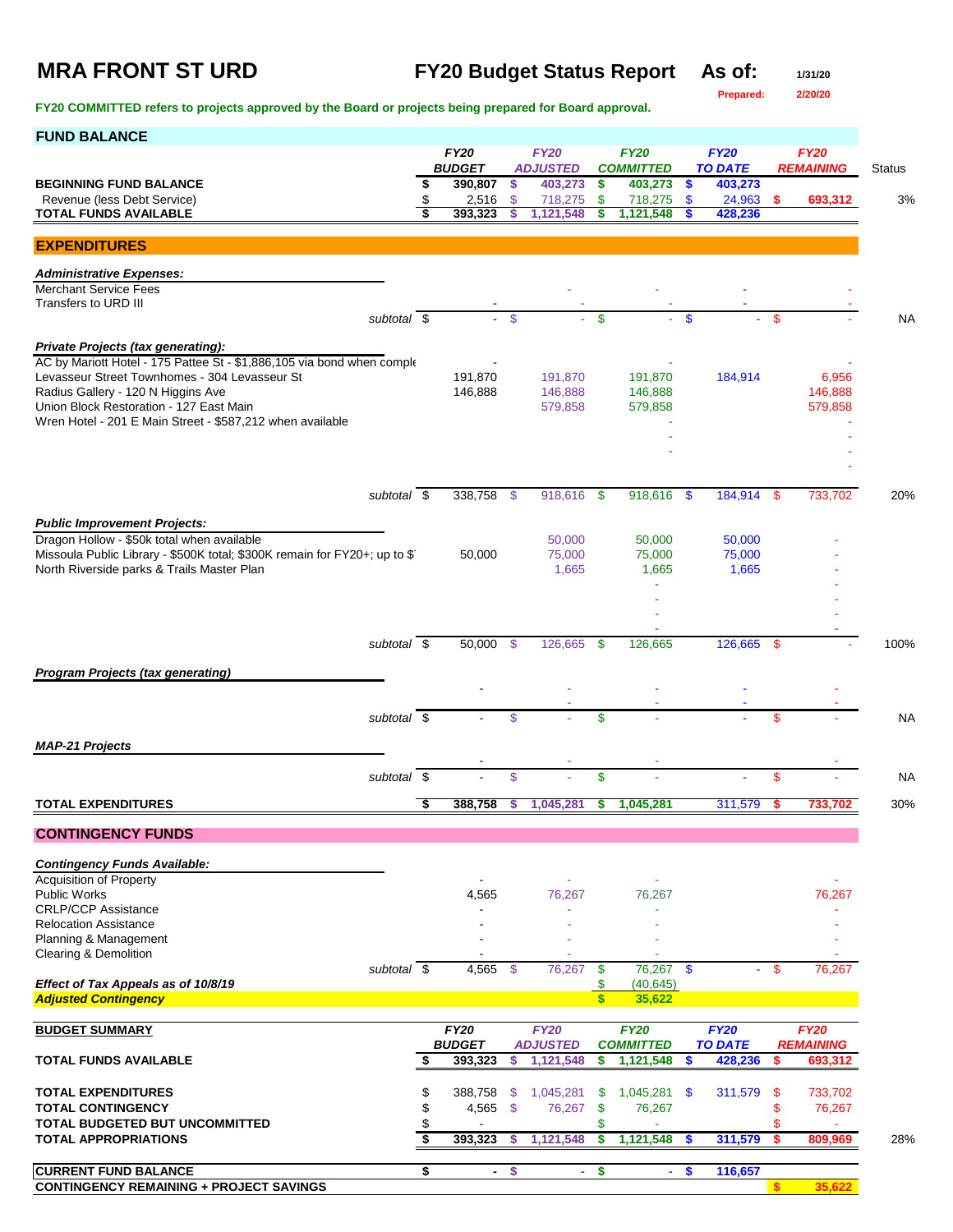# **MRA URD II FY20 Budget Status Report As of: 1/31/20**

**Prepared: 2/20/20**

**FY20 COMMITTED refers to projects approved by the Board or projects being prepared for Board approval.** 

| <b>FUND BALANCE</b>                                                                                          |                     |                          |          |                        |          |                        |                |                        |               |                    |                      |
|--------------------------------------------------------------------------------------------------------------|---------------------|--------------------------|----------|------------------------|----------|------------------------|----------------|------------------------|---------------|--------------------|----------------------|
|                                                                                                              |                     | <b>FY20</b>              |          | <b>FY20</b>            |          | <b>FY20</b>            |                | <b>FY20</b>            |               | <b>FY20</b>        |                      |
|                                                                                                              |                     | <b>BUDGET</b>            |          | <b>ADJUSTED</b>        |          | <b>COMMITTED</b>       |                | <b>TO DATE</b>         |               | <b>REMAINING</b>   | <b>Status</b>        |
| <b>BEGINNING FUND BALANCE</b>                                                                                |                     | 4,069,926                | \$.      | 3,441,763              | \$       | 3,441,763              | \$             | 3,441,763              |               |                    |                      |
| Revenue (less Debt Service)<br><b>TOTAL FUNDS AVAILABLE</b>                                                  |                     | 2,940,477<br>7,010,403   | S        | 2,837,082<br>6,278,845 | \$<br>\$ | 2,837,082<br>6,278,845 | \$<br><b>S</b> | 1,197,344<br>4,639,107 | $\frac{1}{2}$ | 1,639,738          | 42%                  |
|                                                                                                              |                     |                          |          |                        |          |                        |                |                        |               |                    |                      |
| <b>EXPENDITURES</b>                                                                                          |                     |                          |          |                        |          |                        |                |                        |               |                    |                      |
|                                                                                                              |                     |                          |          |                        |          |                        |                |                        |               |                    |                      |
| <b>Administrative Expenses:</b>                                                                              |                     |                          |          |                        |          |                        |                |                        |               |                    |                      |
| <b>Tax Increment Remittance</b><br>Transfers to URD III                                                      |                     | 150,000                  |          | 738,175<br>150,000     |          | 738,175<br>150,000     |                |                        |               | 738,175<br>150,000 |                      |
|                                                                                                              | subtotal \$         | 150,000                  | - \$     | 888,175 \$             |          | 888,175 \$             |                | - 1                    | - \$          | 888,175            | <b>NA</b>            |
|                                                                                                              |                     |                          |          |                        |          |                        |                |                        |               |                    |                      |
| <b>Private Projects (tax generating):</b>                                                                    |                     |                          |          |                        |          |                        |                |                        |               |                    |                      |
| 1901 Maple Street - MSJ Properties Housing                                                                   |                     |                          |          | 69,885                 |          | 69,885                 |                |                        |               | 69,885             | ongoing              |
| Blackfoot River Outfitters - 225 N Russell Street                                                            |                     | 80,582                   |          | 80,582                 |          | 80,582                 |                |                        |               | 80,582             | ongoing              |
| Burton Street Apartments - 525 Burton Street<br>DJ&A Office Building - 2000 Maple Street                     |                     | 123,994<br>301,432       |          | 123,994<br>301,432     |          | 123,994<br>301,432     |                |                        |               | 123,994<br>301,432 | ongoing<br>ongoing   |
| Sentinel Property Medical Offices - 1900 West Broadway                                                       |                     |                          |          | 1,170,611              |          | 1,170,611              |                |                        |               | 1,170,611          | ongoing              |
| The Row at Milwaukee Trail - 201 S Catlin                                                                    |                     | 122,239                  |          | 122,239                |          | 122,239                |                |                        |               | 122,239            | ongoing              |
|                                                                                                              |                     |                          |          |                        |          |                        |                |                        |               |                    |                      |
|                                                                                                              | subtotal $\sqrt{s}$ | 628,247                  | <b>S</b> | 1,868,743              | \$       | 1,868,743 \$           |                |                        | \$            | 1,868,743          |                      |
|                                                                                                              |                     |                          |          |                        |          |                        |                |                        |               |                    |                      |
| <b>Public Improvement Projects:</b>                                                                          |                     |                          |          |                        |          |                        |                |                        |               |                    |                      |
| Bitterroot Trail Connection - Pine to Spruce Streets - Construction                                          |                     | 357,406                  |          | 357,406                |          | 357,406                |                | 337,011                |               | 20,395             | ongoing              |
| Bitterroot Trail Connection - Pine to Spruce Streets - Design/Engineering/Const                              |                     | 9,799                    |          | 8,071                  |          | 8,071                  |                | 7,409                  |               | 662                | ongoing              |
| Bitterroot Trail Connection - Pine to Spruce Streets - Lighting<br><b>Clark Fork Riverbank Stabilization</b> |                     | 54,000                   |          |                        |          |                        |                | 612                    |               | (612)              | ongoing<br>done      |
| Housing Policy Implementation - \$10K/yr (FY20, FY21, FY22)                                                  |                     |                          |          | 2,555<br>10,000        |          | 2,555<br>10,000        |                | 2,555                  |               | 10,000             | ongoing              |
| <b>Legal Services</b>                                                                                        |                     | 10,000                   |          | 10,000                 |          |                        |                |                        |               | 10,000             | set aside            |
| Max Wave - DNRC Grant Reimbursement                                                                          |                     |                          |          | 5,000                  |          | 5,000                  |                | 5,000                  |               |                    | done                 |
| Missoula Food Bank & Community Center - PHC Satelite Clinic                                                  |                     |                          |          | 433,840                |          | 433,840                |                |                        |               | 433,840            | ongoing              |
| North Riverside Parks & Trails Master Plan                                                                   |                     |                          |          | 1,667                  |          | 1,667                  |                | 1,667                  |               |                    | done                 |
| Opportunity Zone Funding - \$50K (\$25K from URD II & NRSS URD)                                              |                     |                          |          | 25,000                 |          | 25,000                 |                | 25,000                 |               |                    | done                 |
| Police Facility - 101 North Catlin (\$250K/yr FY19-FY22)                                                     |                     | 250,000                  |          | 250,000                |          | 250,000                |                |                        |               | 250,000            | ongoing              |
| Sidewalks - 2nd & 3rd Street - Construction (Estimate)                                                       |                     | 327,000                  |          | 400,000                |          | $\sim$                 |                |                        |               |                    | 400,000 set aside    |
| Sidewalks - 2nd & 3rd Street - Design, Engineering, Const. Admin                                             |                     |                          |          | 92,992                 |          | 92,992                 |                | 40,812                 |               | 52,181             | ongoing              |
| Silver Park - Public Art - "Perseverance" Lighting                                                           |                     | 25,000                   |          | 25,000                 |          | 25,000                 |                | 17,524                 |               | 7,476              | done                 |
| Traffic Signal Box - Russell & Wyoming Streets                                                               |                     |                          |          | 1,500                  |          | 1,500                  |                | 1,500                  |               |                    | done                 |
| <b>Wayfinding &amp; Entry Features</b><br>West Broadway Island - Trail & Bridge - Construction               |                     | 77,750<br>201,253        |          | 77,750<br>81,533       |          | 81,533                 |                | 81,025                 |               | 77,750<br>508      | set aside<br>ongoing |
| West Broadway Island - Trail & Bridge - Design/Eng/Const. Admin                                              |                     |                          |          |                        |          |                        |                |                        |               |                    | ongoing              |
| West Broadway Island - Trail & Bridge - Miscellaneous                                                        |                     |                          |          | 1,992                  |          | 1,992                  |                | 1,992                  |               | 0                  | ongoing              |
| Wyoming Street Reconstruction - Construction                                                                 |                     | 629,075                  |          | 610,566                |          | 610,566                |                | 232                    |               | 610,334            | ongoing              |
| Wyoming Street Reconstruction - Design/Eng/Const. Admin                                                      |                     | 29,291                   |          | 49,629                 |          | 49,629                 |                | 6,905                  |               | 42,724             | ongoing              |
| YWCA Expansion - 1800 S 3rd St W                                                                             |                     | 142,404                  |          | 142,404                |          | 142,404                |                |                        |               | 142,404            | ongoing              |
|                                                                                                              |                     |                          |          |                        |          |                        |                |                        |               |                    |                      |
|                                                                                                              |                     |                          |          |                        |          |                        |                |                        |               |                    |                      |
|                                                                                                              |                     | subtotal \$ 2,112,978 \$ |          | 2,586,905              | S.       | 2,099,155 \$           |                | 529,243                | - \$          | 2,057,662          | 20%                  |
|                                                                                                              |                     |                          |          |                        |          |                        |                |                        |               |                    |                      |
| Program (CCP/CRLP/FIP) Projects (tax generating)<br>Westside Lanes & Fun Center - 1615 Wyoming Street        |                     | 50,000                   |          | 50,000                 |          | 50,000                 |                |                        |               |                    | 50,000 ongoing       |
|                                                                                                              |                     |                          |          |                        |          |                        |                |                        |               |                    |                      |
| <b>Unidentified Program Projects</b>                                                                         |                     |                          |          |                        |          |                        |                |                        |               |                    |                      |
|                                                                                                              | subtotal \$         | 50,000 \$                |          | $50,000$ \$            |          | $50,000$ \$            |                |                        | \$            | 50,000             | <b>NA</b>            |
|                                                                                                              |                     |                          |          |                        |          |                        |                |                        |               |                    |                      |
| <b>Federally Assisted Projects</b>                                                                           |                     |                          |          |                        |          |                        |                |                        |               |                    |                      |
|                                                                                                              | subtotal \$         |                          | \$       |                        | \$       |                        |                |                        | \$            |                    | <b>NA</b>            |
|                                                                                                              |                     |                          |          |                        |          |                        |                |                        |               |                    |                      |
| <b>TOTAL EXPENDITURES</b>                                                                                    |                     | 2,941,225                | <b>S</b> | 5,393,823              | \$       | 4,906,073              | $\frac{1}{2}$  | 529,243                | -S            | 4,864,580          | 10%                  |
|                                                                                                              |                     |                          |          |                        |          |                        |                |                        |               |                    |                      |

## **CONTINGENCY FUNDS**

*Contingency Funds Available:*

| <b>Acquisition of Property</b>                                            |             | 100,000       |               | 100,000         |               | 100,000          |                           |                |      | 100,000                 |    |
|---------------------------------------------------------------------------|-------------|---------------|---------------|-----------------|---------------|------------------|---------------------------|----------------|------|-------------------------|----|
| <b>Public Works</b>                                                       |             | 3,769,178     |               | 585,022         |               | 585,022          |                           |                |      | 585,022                 |    |
| <b>CRLP/CCP Assistance</b>                                                |             |               |               |                 |               |                  |                           |                |      |                         |    |
| <b>Relocation Assistance</b>                                              |             |               |               |                 |               |                  |                           |                |      |                         |    |
| Planning & Management                                                     |             | 100,000       |               | 100,000         |               | 100,000          |                           |                |      | 100,000                 |    |
| <b>Clearing &amp; Demolition</b>                                          |             | 100,000       |               | 100,000         |               | 100,000          |                           |                |      | 100,000                 |    |
|                                                                           | subtotal \$ | 4,069,178 \$  |               | 885,022         | <sub>\$</sub> | 885,022          | <b>S</b>                  |                | - \$ | 885,022                 |    |
| Effect of Tax Appeals as of 10/8/19                                       |             |               |               |                 |               | (172, 601)       |                           |                |      |                         |    |
| <b>Adjusted Contingency</b>                                               |             |               |               |                 |               | 712,421          |                           |                |      |                         |    |
|                                                                           |             |               |               |                 |               |                  |                           |                |      |                         |    |
| <b>BUDGET SUMMARY</b>                                                     |             | <b>FY20</b>   |               | <b>FY20</b>     |               | <b>FY20</b>      |                           | <b>FY20</b>    |      | <b>FY20</b>             |    |
|                                                                           |             | <b>BUDGET</b> |               | <b>ADJUSTED</b> |               | <b>COMMITTED</b> |                           | <b>TO DATE</b> |      | <b>REMAINING</b>        |    |
| <b>TOTAL FUNDS AVAILABLE</b>                                              |             | 7,010,403     |               | 6,278,845       | S.            | 6,278,845        | SS.                       | 4,639,107      |      | 1,639,738               |    |
|                                                                           |             |               |               |                 |               |                  |                           |                |      |                         |    |
| <b>TOTAL EXPENDITURES</b>                                                 |             | 2,941,225     | -S            | 5,393,823       | - \$          | 4,906,073 \$     |                           | 529,243        | -S   | 4,376,830               |    |
| <b>TOTAL CONTINGENCY</b>                                                  |             | 4,069,178 \$  |               | 885,022         | -SS           | 885,022          |                           |                |      | 885,022                 |    |
| <b>TOTAL BUDGETED BUT UNCOMMITTED</b>                                     |             |               |               |                 |               | 487,750          |                           |                |      | 487,750                 |    |
| <b>TOTAL APPROPRIATIONS</b>                                               |             | 7,010,403     | $\mathcal{P}$ | 6,278,845       |               | 6,278,845        | S.                        | 529,243        |      | 5,749,602               | 8% |
| <b>CURRENT FUND BALANCE</b>                                               |             |               | <b>S</b>      |                 |               |                  |                           |                |      |                         |    |
|                                                                           |             | $\sim$        |               |                 | $(0)$ \$      | (0)              | $\boldsymbol{\mathsf{s}}$ | 4,109,864      |      | <b>Adj. Contingency</b> |    |
| Less Long Term Receivables (MWC Notes) not readily available for projects |             |               |               |                 |               |                  |                           | (412, 846)     |      | 299,575                 |    |
| <b>ADJUSTED FUND BALANCE</b>                                              |             |               |               |                 |               |                  |                           | 3,697,018      |      |                         |    |
| <b>CONTINGENCY + PROJECT SAVINGS - MWC NOTES</b>                          |             |               |               |                 |               |                  |                           |                |      | 299,575                 |    |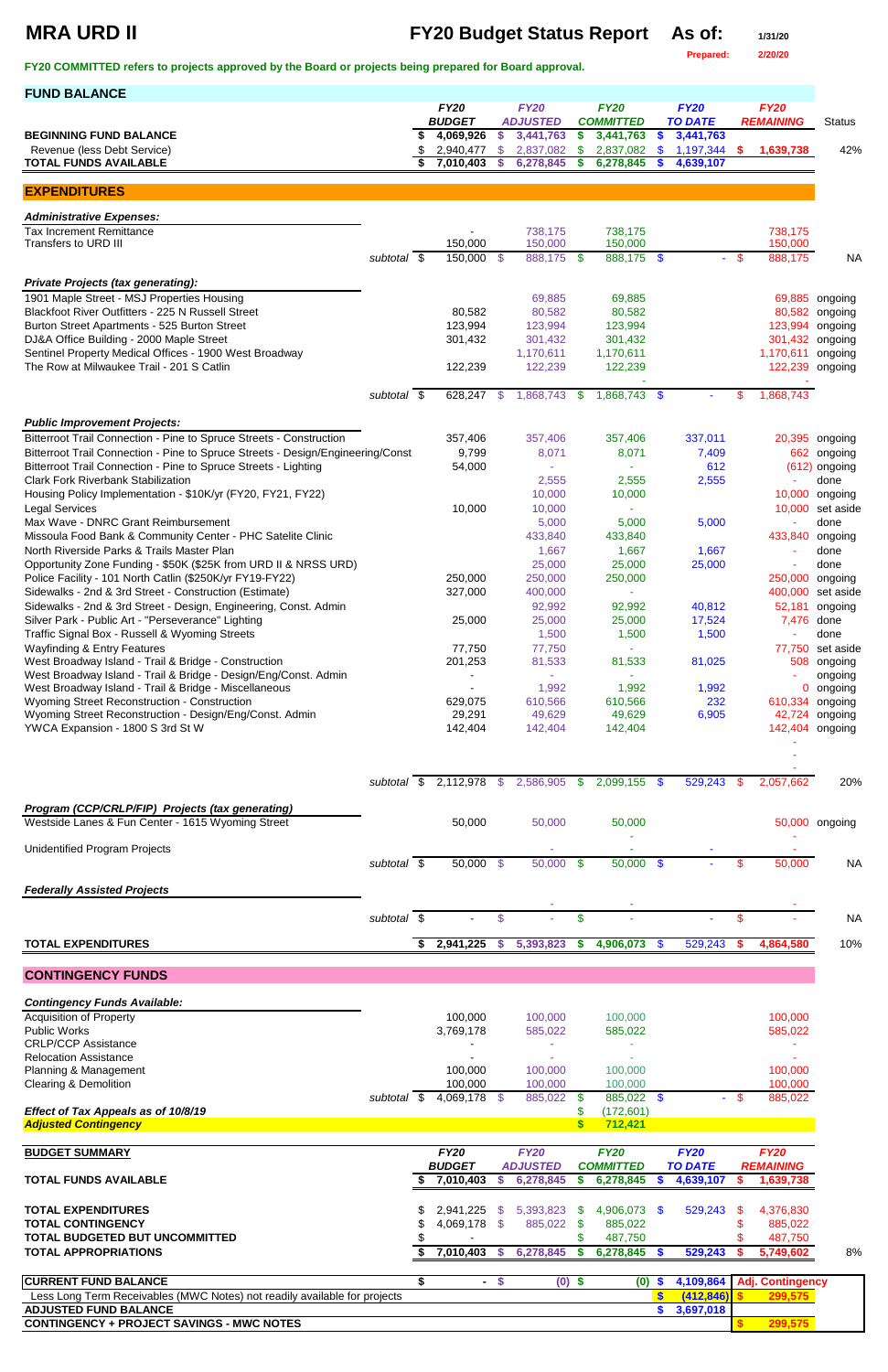# **MRA URD III FY20 Budget Status Report As of:**  $\frac{1}{31/20}$

**Prepared: 2/20/20**

| <b>FUND BALANCE</b>                                                                                                             |                          |    |                        |                     |                        |                         |                        |                        |                        |                |                  | <b>Status</b>                     |
|---------------------------------------------------------------------------------------------------------------------------------|--------------------------|----|------------------------|---------------------|------------------------|-------------------------|------------------------|------------------------|------------------------|----------------|------------------|-----------------------------------|
|                                                                                                                                 |                          |    | <b>FY20</b>            |                     | <b>FY20</b>            |                         | <b>FY20</b>            |                        | <b>FY20</b>            |                | <b>FY20</b>      | %                                 |
|                                                                                                                                 |                          |    | <b>BUDGET</b>          |                     | <b>ADJUSTED</b>        |                         | <b>COMMITTED</b>       |                        | <b>TO DATE</b>         |                | <b>REMAINING</b> |                                   |
| <b>BEGINNING FUND BALANCE</b><br>Revenue (less Debt Service)                                                                    |                          |    | 2,698,735<br>4,442,266 | $\sqrt[6]{3}$<br>\$ | 3,061,845<br>4,344,790 | \$<br>$\boldsymbol{\$}$ | 3,061,845<br>4,344,790 | $\boldsymbol{s}$<br>\$ | 3,061,845              |                |                  |                                   |
| <b>TOTAL FUNDS AVAILABLE</b>                                                                                                    |                          | \$ | 7,141,001              | S.                  | 7,406,635              | S.                      | 7,406,635              | S                      | 1,138,341<br>4,200,186 | \$.            | 3,206,449 26%    |                                   |
|                                                                                                                                 |                          |    |                        |                     |                        |                         |                        |                        |                        |                |                  |                                   |
| <b>EXPENDITURES</b>                                                                                                             |                          |    |                        |                     |                        |                         |                        |                        |                        |                |                  |                                   |
| <b>Administrative Expenses:</b>                                                                                                 |                          |    |                        |                     |                        |                         |                        |                        |                        |                |                  |                                   |
| <b>Personnel Services</b>                                                                                                       |                          |    | 620,700                |                     | 620,700                |                         | 620,700                |                        | 340,115                |                | 280,585          |                                   |
| Supplies                                                                                                                        |                          |    | 9,126                  |                     | 9,126                  |                         | 9,126                  |                        | 3,383                  |                | 5,743            |                                   |
| <b>Purchased Services</b>                                                                                                       |                          |    | 339,407                |                     | 339,407                |                         | 339,407                |                        | 176,648                |                | 162,759          |                                   |
| <b>Grants &amp; Contributions</b>                                                                                               |                          |    | 10,000                 |                     | 10,000                 |                         | 10,000                 |                        |                        |                | 10,000           |                                   |
| <b>Tax Increment Remittance</b><br><b>Capital Outlay</b>                                                                        |                          |    |                        |                     | 1,000,000              |                         | 1,000,000              |                        |                        |                | 1,000,000        |                                   |
|                                                                                                                                 | subtotal $\overline{\$}$ |    | 979,233 \$             |                     | 1,979,233 \$           |                         | 1,979,233 \$           |                        | 520,146                | -\$            | 1,459,087 26%    |                                   |
|                                                                                                                                 |                          |    |                        |                     |                        |                         |                        |                        |                        |                |                  |                                   |
| <b>Private Projects (tax generating):</b>                                                                                       |                          |    |                        |                     |                        |                         |                        |                        |                        |                |                  |                                   |
| Aspen Grove Therapy & Wellness                                                                                                  |                          |    |                        |                     | 104,200                |                         | 104,200                |                        |                        |                | 104,200 ongoing  |                                   |
| South Crossing (Woodbury) - Northeast Parcel - 3620 Brooks Street                                                               |                          |    |                        |                     | 78,847                 |                         | 78,847                 |                        |                        |                |                  | 78,847 ongoing                    |
| South Crossing (Woodbury) - Ph 2 - Demo & Pub. Imp.                                                                             |                          |    | 94,499                 |                     |                        |                         |                        |                        |                        |                |                  | done                              |
| Stockman Bank - 3601 & 3611 Brooks Street                                                                                       |                          |    | 454,941                |                     | 454,941                |                         | 454,941                |                        |                        |                | 454,941          | ongoing                           |
| Tremper's Kent Plaza - 1200-1210 West Kent Ave                                                                                  |                          |    | 226,100                |                     | 226,100                |                         | 226,100                |                        |                        |                | 226,100 ongoing  |                                   |
|                                                                                                                                 |                          |    |                        |                     |                        |                         |                        |                        |                        |                |                  |                                   |
|                                                                                                                                 | subtotal \$              |    | 775,540 \$             |                     | 864,088 \$             |                         | 864,088 \$             |                        |                        | $\mathfrak{s}$ | 864,088 NA       |                                   |
|                                                                                                                                 |                          |    |                        |                     |                        |                         |                        |                        |                        |                |                  |                                   |
| <b>Public Improvement Projects:</b>                                                                                             |                          |    |                        |                     |                        |                         |                        |                        |                        |                |                  |                                   |
| Brooks Street Corridor - TOD Infrastructure Study                                                                               |                          |    | 40,861                 |                     | 3,689                  |                         | 3,689                  |                        | 3,644                  |                |                  | 45 ongoing                        |
| Fire Hydrant - Dore Lane/Brooks Street                                                                                          |                          |    | 15,000                 |                     | 15,000                 |                         | 15,000                 |                        |                        |                | 15,000           | ongoing                           |
| Housing Policy Implementation - \$10K/yr (FY20, FY21, FY22)<br><b>Legal Services</b>                                            |                          |    | 10,000                 |                     | 10,000<br>10,000       |                         | 10,000                 |                        |                        |                | 10,000<br>10,000 | ongoing<br>set aside              |
| Mary Avenue West - Bond - Street Trees                                                                                          |                          |    | 44,707                 |                     | 16,120                 |                         | 16,120                 |                        | 2,646                  |                | 13,474           | ongoing                           |
| Mary Avenue West - Bond - Transfer Out                                                                                          |                          |    |                        |                     | $\sim$                 |                         |                        |                        |                        |                |                  | done                              |
| Missoula County Fairgrounds - 1101 South Avenue West                                                                            |                          |    | 1,155,500              |                     | 1,155,500              |                         | 1,155,500              |                        |                        |                | 1,155,500        | ongoing                           |
| MRL Bond COI - Remaining to Transfer to DS                                                                                      |                          |    | 4,219                  |                     | 4,219                  |                         | 4,219                  |                        |                        |                | 4,219            | ongoing                           |
| MRL Park - 1930 South Avenue West - Construction                                                                                |                          |    | 219,433                |                     | 142,904                |                         | 142,904                |                        | 23,402                 |                | 119,502          | ongoing                           |
| MRL Park - 1930 South Avenue West - Contingency                                                                                 |                          |    |                        |                     | 5,517                  |                         | 5,517                  |                        |                        |                |                  | 5,517 ongoing                     |
| MRL Park - 1930 South Avenue West - Design, Engineering, Const. Admin<br>Sidewalks - URD III Northern - Construction (estimate) |                          |    | 22,305<br>375,000      |                     | 16,110<br>450,000      |                         | 16,110<br>450,000      |                        | 404                    |                |                  | 15,706 ongoing<br>450,000 ongoing |
| Sidewalks - URD III Northern - Design/Eng/Const. Admin                                                                          |                          |    |                        |                     | 145,753                |                         | 145,753                |                        | 55,585                 |                |                  | 90,168 ongoing                    |
| <b>Street Trees</b>                                                                                                             |                          |    | 24,953                 |                     | 8,164                  |                         | 8,164                  |                        | 1,554                  |                |                  | 6,610 ongoing                     |
| <b>Wayfinding &amp; Entry Features</b>                                                                                          |                          |    | 125,750                |                     | 125,750                |                         |                        |                        |                        |                |                  | 125,750 set aside                 |
|                                                                                                                                 |                          |    |                        |                     |                        |                         |                        |                        |                        |                |                  |                                   |
|                                                                                                                                 | subtotal \$              |    | 2,037,728 \$           |                     | 2,108,726 \$           |                         | 1,972,976 \$           |                        | 87,235                 | \$             | 2,021,491 4%     |                                   |
|                                                                                                                                 |                          |    |                        |                     |                        |                         |                        |                        |                        |                |                  |                                   |
| Façade Improvement Program Projects (tax generating)                                                                            |                          |    |                        |                     |                        |                         |                        |                        |                        |                |                  |                                   |
| <b>Uncommitted Program Funds</b>                                                                                                |                          |    |                        |                     |                        |                         |                        |                        |                        |                |                  |                                   |
| Aspen Grove Therapy & Wellness                                                                                                  |                          |    |                        |                     | 50,000                 |                         | 50,000                 |                        |                        |                |                  | 50,000 ongoing                    |
| Big Dipper - 2700 Paxson Street - Ste F<br>Cornerstone Dental - 3111 Grant Street                                               |                          |    | 50,000                 |                     | 43,986<br>50,000       |                         | 43,986<br>50,000       |                        |                        |                |                  | 43,986 ongoing<br>50,000 ongoing  |
| Dram Shop Central - 2700 Paxson Street                                                                                          |                          |    | 50,000                 |                     | 50,000                 |                         | 50,000                 |                        |                        |                |                  | 50,000 ongoing                    |
| Fine Line Building - 2505 S Russell Street                                                                                      |                          |    |                        |                     | 50,000                 |                         | 50,000                 |                        |                        |                |                  | 50,000 ongoing                    |
| The Trail Head - 2505 Garfield Street                                                                                           |                          |    | 150,000                |                     | 150,000                |                         | 150,000                |                        | 150,000                |                |                  | done                              |
| Tremper's Kent Plaza - 1200-1210 West Kent Ave                                                                                  |                          |    | 150,000                |                     | 150,000                |                         | 150,000                |                        |                        |                | 150,000 ongoing  |                                   |
|                                                                                                                                 |                          |    |                        |                     |                        |                         |                        |                        |                        |                |                  |                                   |
|                                                                                                                                 | subtotal \$              |    | 400,000 \$             |                     | 543,986 \$             |                         | 543,986 \$             |                        | 150,000 \$             |                | 393,986 28%      |                                   |
|                                                                                                                                 |                          |    |                        |                     |                        |                         |                        |                        |                        |                |                  |                                   |
| <b>Federally Assisted Projects</b>                                                                                              |                          |    |                        |                     |                        |                         |                        |                        |                        |                |                  |                                   |
| None                                                                                                                            | subtotal $\sqrt{s}$      |    | $\blacksquare$         | $\sqrt[6]{3}$       |                        | $\sqrt[6]{3}$           |                        | \$                     |                        | \$             |                  |                                   |
|                                                                                                                                 |                          |    |                        |                     |                        |                         |                        |                        |                        |                |                  |                                   |
| <b>TOTAL EXPENDITURES</b>                                                                                                       |                          | S. | 4,192,501              | $\mathbf{\$}$       | 5,496,033              | \$                      | 5,360,283              | <b>S</b>               | 757,381                | <b>S</b>       | 4,738,652 14%    |                                   |
| <b>CONTINGENCY FUNDS</b>                                                                                                        |                          |    |                        |                     |                        |                         |                        |                        |                        |                |                  |                                   |
|                                                                                                                                 |                          |    |                        |                     |                        |                         |                        |                        |                        |                |                  |                                   |
| <b>Contingency Funds Available:</b>                                                                                             |                          |    |                        |                     |                        |                         |                        |                        |                        |                |                  |                                   |
| Admin Year-End Set Aside                                                                                                        |                          |    | 400,000                |                     | 500,000                |                         | 500,000                |                        |                        |                | 500,000          |                                   |

| <b>Acquisition of Property</b>                                                        |          | 100,000                |                       | 100,000         |     | 100,000              |      |                |      | 100,000                 |  |
|---------------------------------------------------------------------------------------|----------|------------------------|-----------------------|-----------------|-----|----------------------|------|----------------|------|-------------------------|--|
| <b>Public Works</b>                                                                   |          | 2,248,500              |                       | 1,110,602       |     | 1,110,602            |      |                |      | 1,110,602               |  |
| <b>MRA Programs</b>                                                                   |          |                        |                       |                 |     |                      |      |                |      |                         |  |
| <b>Relocation Assistance</b>                                                          |          |                        |                       |                 |     |                      |      |                |      |                         |  |
| Planning & Management                                                                 |          | 100,000                |                       | 100,000         |     | 100,000              |      |                |      | 100,000                 |  |
| Clearing & Demolition                                                                 |          | 100,000                |                       | 100,000         |     | 100,000              |      |                |      | 100,000                 |  |
|                                                                                       | subtotal | $2,548,500$ \$<br>- SS |                       | 1,410,602       | \$. | 1,410,602            | \$.  |                | - \$ | 1,410,602               |  |
| Effect of Tax Appeals as of 10/8/19                                                   |          |                        |                       |                 |     | (191, 852)           |      |                |      |                         |  |
| <b>Adjusted Contingency</b>                                                           |          |                        |                       |                 |     | 1,218,750            |      |                |      |                         |  |
|                                                                                       |          |                        |                       |                 |     |                      |      |                |      |                         |  |
| <b>BUDGET SUMMARY</b>                                                                 |          | <b>FY20</b>            |                       | <b>FY20</b>     |     | <b>FY20</b>          |      | <b>FY20</b>    |      | <b>FY20</b>             |  |
|                                                                                       |          | <b>BUDGET</b>          |                       | <b>ADJUSTED</b> |     | <b>COMMITTED</b>     |      | <b>TO DATE</b> |      | <b>REMAINING</b>        |  |
| <b>TOTAL FUNDS AVAILABLE</b>                                                          |          | 7,141,001              | S                     | 7,406,635       | S   | 7,406,635            | S.   | 4,200,186      |      | 3,206,449               |  |
|                                                                                       |          |                        |                       |                 |     |                      |      |                |      |                         |  |
| <b>TOTAL EXPENDITURES</b>                                                             |          | 4,192,501              | - SS                  | 5,496,033       | S.  | 5,360,283            | - \$ | 757,381        | S    | 4,602,902               |  |
| TOTAL ADMIN SET ASIDE                                                                 |          | 400,000                |                       | 500,000         | S.  | 500,000              |      |                |      | 500,000                 |  |
| <b>TOTAL CONTINGENCY</b>                                                              |          |                        | $\mathcal{S}$<br>- \$ |                 |     |                      |      |                |      |                         |  |
| TOTAL BUDGETED BUT UNCOMMITTED                                                        |          | 2,548,500              |                       | 1,410,602       |     | 1,410,602<br>135,750 |      |                |      | 1,410,602<br>135,750    |  |
| <b>TOTAL BUDGET</b>                                                                   |          | 7,141,001              |                       | 7,406,635       |     | 7,406,635            |      | 757,381        |      | 6,649,254 10%           |  |
| <b>CURRENT FUND BALANCE</b>                                                           |          | $\blacksquare$         | S                     | ٠               |     |                      |      | 3,442,805      |      | <b>Adj. Contingency</b> |  |
| Less Long Term Receivables (MWC Notes & FIP Notes) not readily available for projects |          |                        |                       |                 |     |                      |      | (124, 238)     |      | 1,094,512               |  |
| <b>ADJUSTED FUND BALANCE</b>                                                          |          |                        |                       |                 |     |                      |      | 3,318,567      |      |                         |  |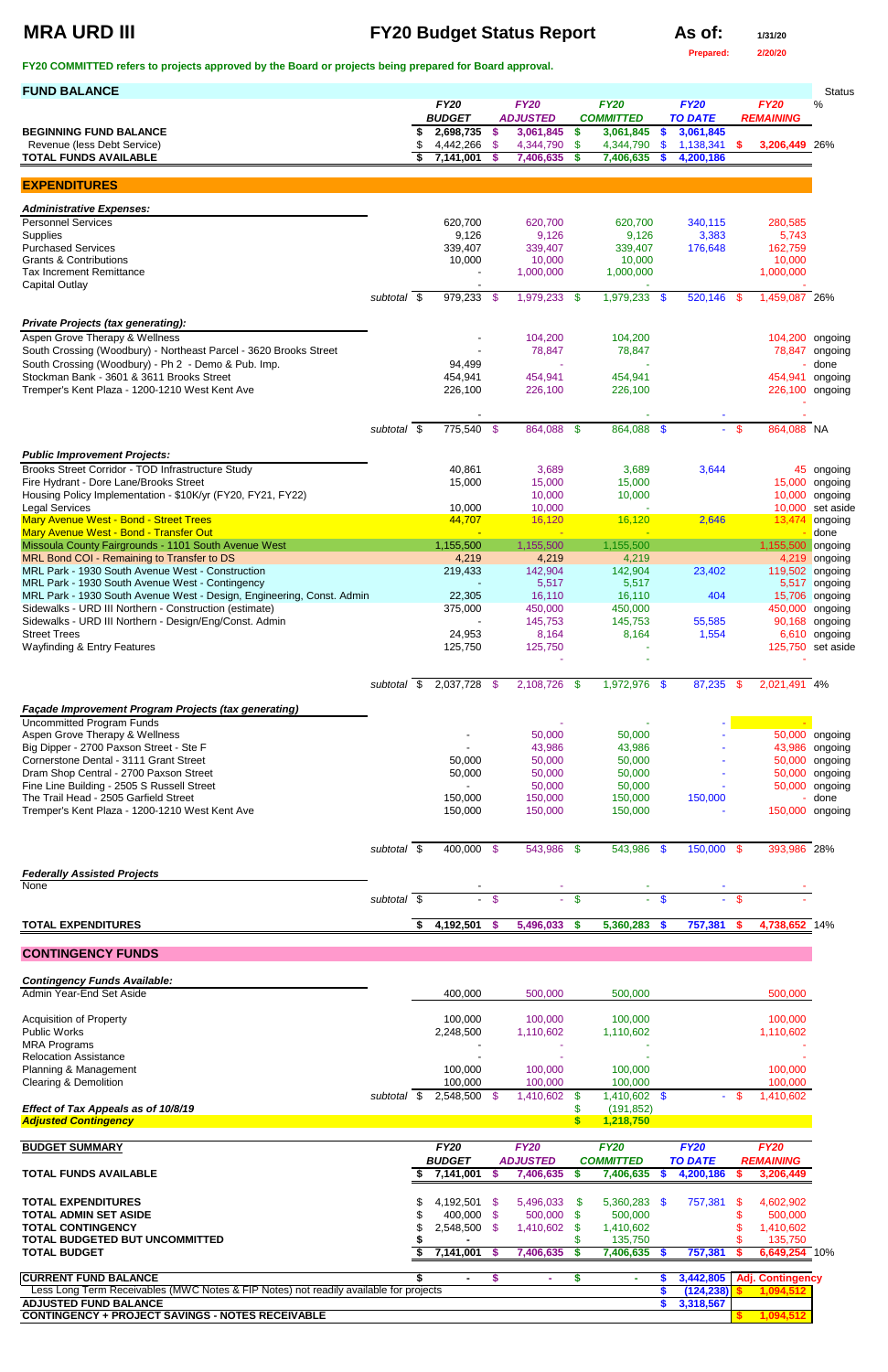# **MRA NORTH RESERVE/SCOTT ST URD FY20 Budget Status Report As of: 1/31/20**

**Prepared: 2/20/20**

| <b>FUND BALANCE</b>                                                       |             |     |                          |                      |                                 |                    |                             |     |                           |            |                            |               |
|---------------------------------------------------------------------------|-------------|-----|--------------------------|----------------------|---------------------------------|--------------------|-----------------------------|-----|---------------------------|------------|----------------------------|---------------|
|                                                                           |             |     | <b>FY20</b>              |                      | <b>FY20</b>                     |                    | <b>FY20</b>                 |     | <b>FY20</b>               |            | <b>FY20</b>                |               |
| <b>BEGINNING FUND BALANCE</b>                                             |             | S   | <b>BUDGET</b><br>791,281 | \$                   | <b>ADJUSTED</b><br>867,391      | \$                 | <b>COMMITTED</b><br>867,391 | -\$ | <b>TO DATE</b><br>867,391 |            | <b>REMAINING</b>           | <b>Status</b> |
| Revenue (less Debt Service)                                               |             | \$  | 1,326,815                | \$                   | 1,290,191                       | \$                 | 1,290,191                   | \$  | $603,155$ \$              |            | 687,036 47%                |               |
| <b>TOTAL FUNDS AVAILABLE</b>                                              |             | \$  | 2.118.096                | \$                   | 2,157,582                       | \$                 | 2,157,582                   | S   | 1,470,546                 |            |                            |               |
|                                                                           |             |     |                          |                      |                                 |                    |                             |     |                           |            |                            |               |
| <b>EXPENDITURES</b>                                                       |             |     |                          |                      |                                 |                    |                             |     |                           |            |                            |               |
| <b>Administrative Expenses:</b>                                           |             |     |                          |                      |                                 |                    |                             |     |                           |            |                            |               |
| <b>Tax Increment Remittance</b>                                           |             |     |                          |                      | 750,000                         |                    | 750,000                     |     |                           |            | 750.000                    |               |
| Transfers to URD III                                                      |             |     | 20,000                   |                      | 20,000                          |                    | 20,000                      |     |                           |            | 20,000                     |               |
|                                                                           | subtotal \$ |     | 20.000                   | - \$                 | 770,000                         | -\$                | 770,000 \$                  |     | ÷.                        | - \$       | 770,000 NA                 |               |
| <b>Private Projects (tax generating):</b>                                 |             |     |                          |                      |                                 |                    |                             |     |                           |            |                            |               |
| \$723,514 Scott Street Village - Phase II & III - Construction            |             |     | 303,054                  |                      | 303,054                         |                    | 44,000                      |     | 44,007                    |            | 259,047 ongoing            |               |
|                                                                           |             |     |                          |                      |                                 |                    |                             |     |                           |            |                            |               |
|                                                                           |             |     |                          |                      |                                 |                    |                             |     |                           |            |                            |               |
|                                                                           | subtotal \$ |     | 303,054                  | -\$                  | 303,054                         | -\$                | $44,000$ \$                 |     | 44,007 \$                 |            | 259,047 15%                |               |
| <b>Public Improvement Projects:</b>                                       |             |     |                          |                      |                                 |                    |                             |     |                           |            |                            |               |
| Housing Policy Implementation - \$10K (FY20, FY21, FY22)                  |             |     |                          |                      | 10,000                          |                    | 10,000                      |     |                           |            | 10,000                     | ongoing       |
| Missoula Cemetery - Strategic Plan                                        |             |     |                          |                      | 12,750                          |                    | 12,750                      |     |                           |            | 12,750                     | ongoing       |
| Opportunity Zone Funding - \$50K (\$25K from URD 2 & NRSS)                |             |     |                          |                      | 25,000                          |                    | 25,000                      |     | 25,000                    |            |                            | done          |
| Public Works - Maintenance Facility Plan                                  |             |     |                          |                      | 28,817                          |                    | 28,817                      |     | ä,                        |            | 28,817                     | ongoing       |
| Scott Street Redevelopment - Feasibility Due Dilligence                   |             |     |                          |                      | 55,000                          |                    | 55,000                      |     |                           |            | 55,000                     | ongoing       |
|                                                                           |             |     |                          |                      | ä,                              |                    | ٠                           |     |                           |            |                            |               |
|                                                                           | subtotal \$ |     |                          | - \$                 | 131,567                         | -\$                | 131,567                     |     | $25,000$ \$               |            | 106,567 19%                |               |
|                                                                           |             |     |                          |                      |                                 |                    |                             |     |                           |            |                            |               |
| <b>Program Projects (tax generating)</b>                                  |             |     |                          |                      |                                 |                    |                             |     |                           |            |                            |               |
|                                                                           |             |     |                          |                      |                                 |                    |                             |     |                           |            |                            |               |
|                                                                           | subtotal \$ |     |                          | \$                   |                                 | \$                 |                             |     |                           | \$         |                            | <b>NA</b>     |
|                                                                           |             |     |                          |                      |                                 |                    |                             |     |                           |            |                            |               |
| <b>TOTAL EXPENDITURES</b>                                                 |             | -\$ | 323,054                  | \$                   | 1,204,621                       | \$                 | 945,567                     |     | 69,007                    |            | 1,135,614 6%               |               |
| <b>CONTINGENCY FUNDS</b>                                                  |             |     |                          |                      |                                 |                    |                             |     |                           |            |                            |               |
|                                                                           |             |     |                          |                      |                                 |                    |                             |     |                           |            |                            |               |
| <b>Contingency Funds Available:</b>                                       |             |     |                          |                      |                                 |                    |                             |     |                           |            |                            |               |
| Acquisition of Property<br><b>Public Works</b>                            |             |     | 100,000<br>1,495,042     |                      | 100,000<br>652,961              |                    | 100,000<br>652,961          |     |                           |            | 100,000<br>652,961         |               |
| <b>CRLP/CCP Assistance</b>                                                |             |     |                          |                      | ÷                               |                    | $\overline{\phantom{a}}$    |     |                           |            | ٠                          |               |
| <b>Relocation Assistance</b>                                              |             |     |                          |                      |                                 |                    |                             |     |                           |            |                            |               |
| Planning & Management                                                     |             |     | 100.000                  |                      | 100,000                         |                    | 100,000                     |     |                           |            | 100,000                    |               |
| <b>Clearing &amp; Demolition</b>                                          |             |     | 100,000                  |                      | 100,000                         |                    | 100,000                     |     |                           |            | 100,000                    |               |
|                                                                           | subtotal \$ |     | 1,795,042                | - \$                 | 952,961                         | \$                 | 952,961 \$                  |     |                           | -S         | 952,961                    |               |
| Effect of Tax Appeals as of 10/8/19<br><b>Adjusted Contingency</b>        |             |     |                          |                      |                                 | \$<br>$\mathbf{s}$ | (368)<br>952,593            |     |                           |            |                            |               |
|                                                                           |             |     |                          |                      |                                 |                    |                             |     |                           |            |                            |               |
| <b>BUDGET SUMMARY</b>                                                     |             |     | <b>FY20</b>              |                      | <b>FY20</b>                     |                    | <b>FY20</b>                 |     | <b>FY20</b>               |            | <b>FY20</b>                |               |
|                                                                           |             |     | <b>BUDGET</b>            |                      | <b>ADJUSTED</b>                 |                    | <b>COMMITTED</b>            |     | <b>TO DATE</b>            |            | <b>REMAINING</b>           |               |
| <b>TOTAL FUNDS AVAILABLE</b>                                              |             | S   | 2,118,096                | \$                   | 2,157,582                       | \$                 | 2,157,582                   | S   | 1,470,546                 | s          | 687,036                    |               |
|                                                                           |             |     |                          |                      |                                 |                    |                             |     |                           |            |                            |               |
| <b>TOTAL EXPENDITURES</b><br><b>TOTAL CONTINGENCY</b>                     |             |     | 1,795,042 \$             |                      | 323,054 \$ 1,204,621<br>952,961 | - \$<br>-\$        | 945,567 \$                  |     | 69,007                    | - \$<br>\$ | 1,135,614<br>952,961       |               |
| TOTAL BUDGETED BUT UNCOMMITTED                                            |             |     |                          |                      |                                 |                    | 952,961<br>259,054          |     |                           |            | 259,054                    |               |
| <b>TOTAL APPROPRIATIONS</b>                                               |             | \$  | 2,118,096                | \$                   | 2,157,582                       | \$                 | 2,157,582 \$                |     | 69,007                    |            | 2,347,629 3%               |               |
|                                                                           |             |     |                          |                      |                                 |                    |                             |     |                           |            |                            |               |
| <b>CURRENT FUND BALANCE</b>                                               |             | \$  |                          | $\frac{1}{\sqrt{2}}$ | ÷.                              | \$                 |                             | \$  |                           |            | 1,401,539 Adj. Contingency |               |
| Less Long Term Receivables (MWC Notes) not readily available for projects |             |     |                          |                      |                                 |                    |                             | \$  | (76, 739)                 |            | 876,222                    |               |
| <b>ADJUSTED FUND BALANCE</b>                                              |             |     |                          |                      |                                 |                    |                             | \$. | 1,324,800                 |            |                            |               |
| <b>CONTINGENCY + PROJECT SAVINGS - MWC NOTES</b>                          |             |     |                          |                      |                                 |                    |                             |     |                           |            | 876,22                     |               |